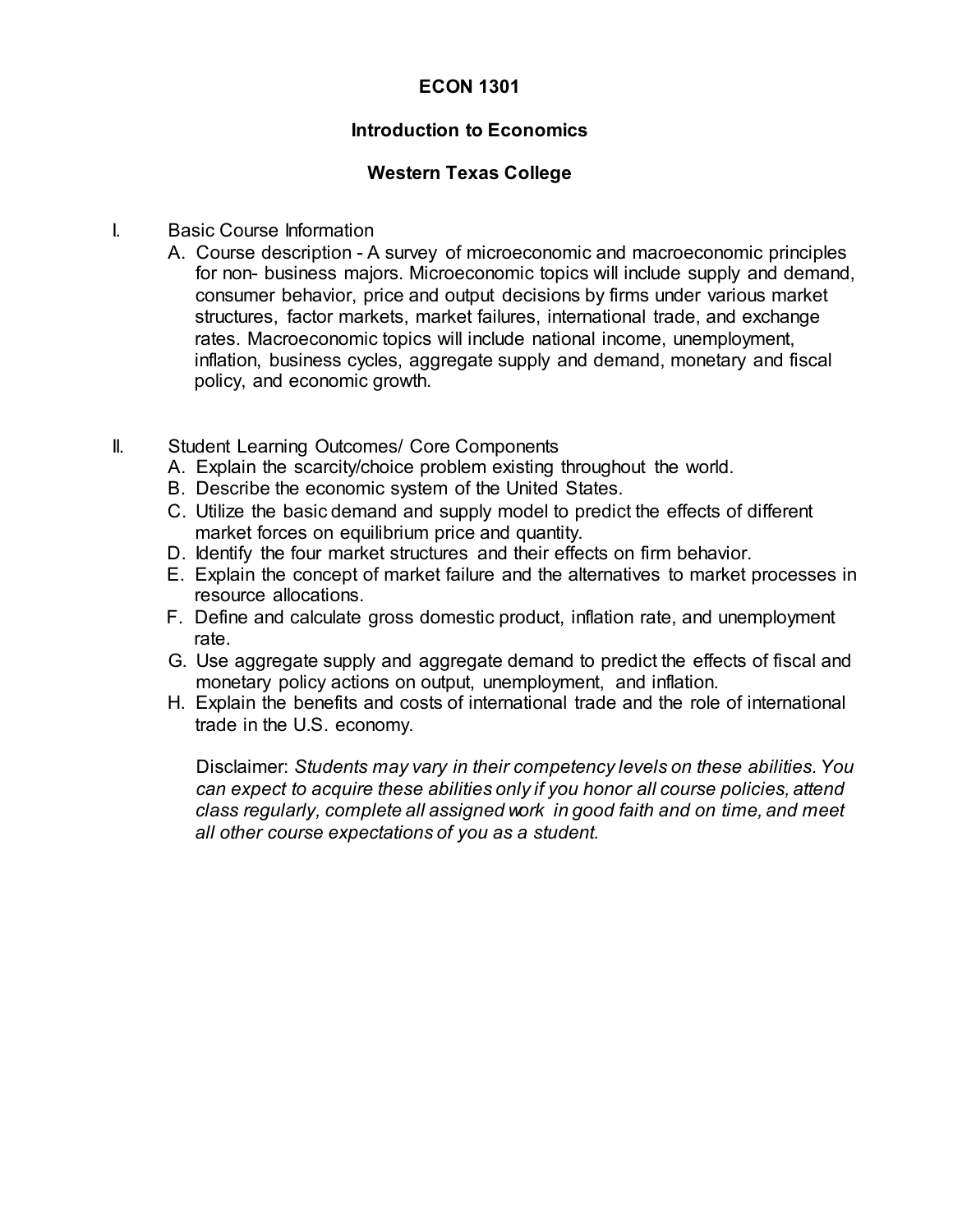- III. Major Course Requirements
	- A. Exams and Quizzes: There will be multiple major exams and quizzes spaced throughout the semester. Exam questions and Quiz questions may include any combination of the following: true/false, multiple choice, fill in the blanks, short answer, graphs, and essay.
	- B. Writing Assignments and or Independent Project: There will be at least 1 writing assignment or independent project spaced throughout the semester.
	- C. Collaborative Exercises (Projects): (Excludes Online Courses, Exercises may or may not be utilized based on the instructor's prerogative). There will be several collaborative exercises spaced throughout the semester. Each of these assignments will require you to work with your peers analyzing documents, articles, and other information relating to the study of economics.
	- D. Forums: (For Online Courses Only) There will be several discussion forums spaced throughout the semester. Each discussion will take place online, making use of the college's online platform—Moodle.
- IV. Late Work Policy
	- A. All late work must be approved by instructor prior to being late
	- B. All late work will have at least 10% of the maximum grade deducted from earned grade
	- C. Instructor reserves all rights regarding the acceptance of late work without prior approval
- V. Information on Books and Other Course Materials
	- A. Essentials of Economics 6th edition by Hubbard and O'Brien (E-text) with Pearson's MyLab: Pearson's ISBN-13: 9780134798042
	- B. Required: All assessments will be done either through D2L- BrightSpaces, Pearson's MyLab or a Combination of both.
- VI. Other Policies: Please refer to the Western Texas College Course [Catalog f](http://www.wtc.edu/uploads/publications.html)or the following:
	- A. Campus Calendar
	- B. Final Exam schedule
	- C. How to drop a class
	- D. Withdrawal information
	- E. Student Conduct/Academic Integrity
	- F. Students with disabilities